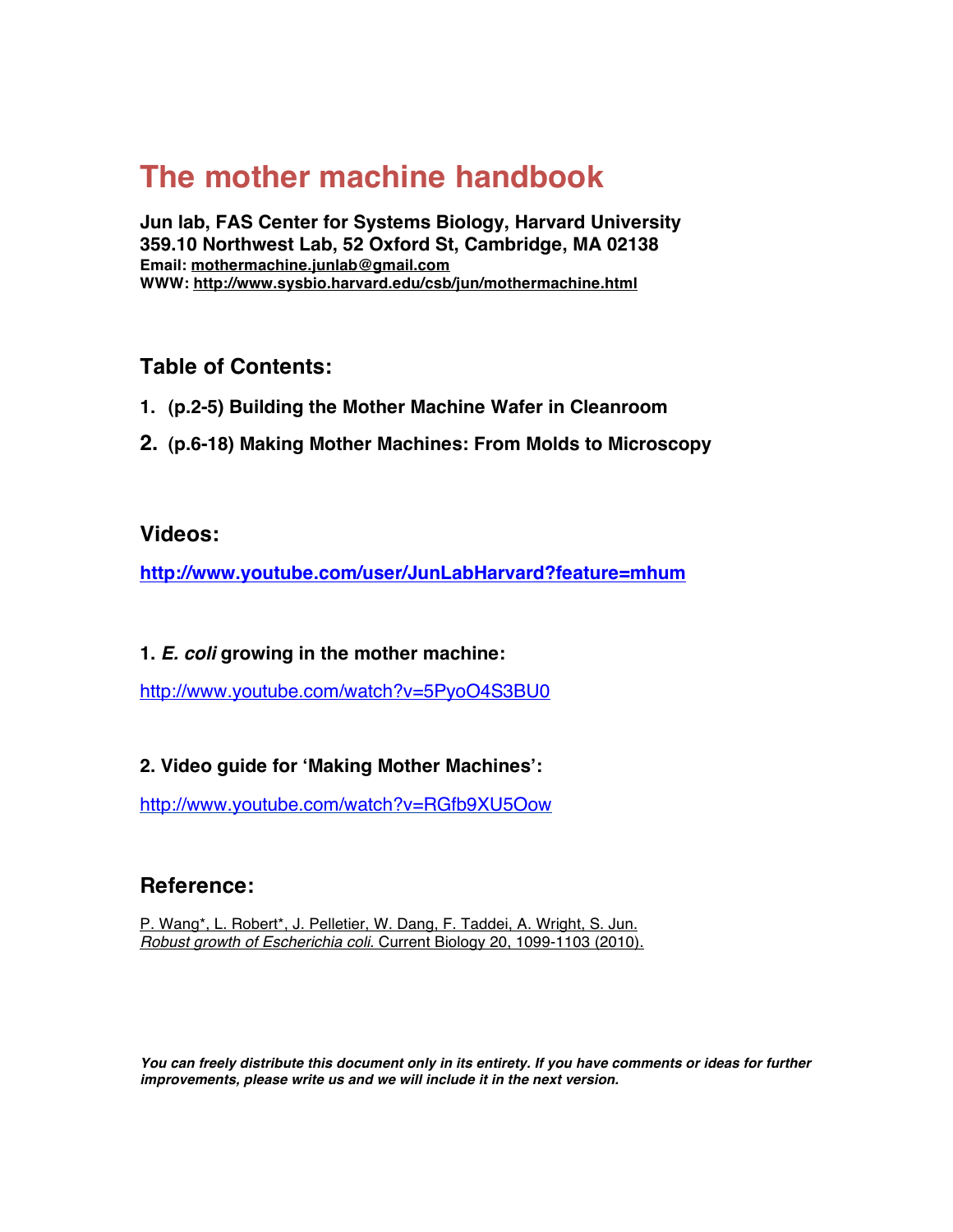## **1. Building the Mother Machine Wafer in Cleanroom**

### **Brief history**

We used to travel to CNF at Cornell to make a fancy silicon/quartz version of what is now known as *the mother machine*. For many months, however, there was always something wrong with every silicon/quartz device we made; trial-and-error is inevitable in development. One day, Wei Lien Dang, a very bright former student in the lab suggested to use SU-8 to build his "micropiston." The micropiston was the device we wanted to build and use to isolate, confine and manipulate the chromosomes from *E. coli*. Although not as precise as dry etching, SU-8 was indeed much simpler and cheaper to work with, and it became immediately clear that SU-8 can be used to build the micropiston consisting of dual layers with feature sizes as small as 1 um. The first generation of the micropiston we made at CNF served its purpose very well. We even started to grow cells in the micropiston, aka the "mother machine" (they are the two different names of the same device).

In 2009, we completely moved to CNS at Harvard. This revised cleanroom protocol is optimized for the equipments at LISE at Harvard, but both the new as well as experienced users will have to go through a period of trial-and-error to make a good wafer. The procedure in this protocol is general enough so that it can be used with little change for other cleanrooms.

Former members of the lab should be acknowledged for their significant contributions to building the micropiston/mothermachine. In particular, Wei Lien Dang (grad student) was brave enough to explore the SU-8 version of the device; Wei and I learned a lot about general fabrication process from Peter Galajda (post-doc) when we knew nothing about microfluidics; I did not expect much when Ping Wang (post-doc) followed me to CNS, but Ping soon became a master mothermachine builder.

### **Lessons learned**

- 1. *The simpler the better*. Don't try to make your microfluidic device fancy.
- 2. *Length scales matter*. Devices with ~1um feature size will take a longer to make than the ones with  $\sim$  5um. Above 5um is fairly straightforward.
- 3. *Be brave*. Even if you know nothing (e.g., you are a theoretical physicist), you can make similar devices starting from scratch as long as you are determined and resourceful. It can take from weeks to months. Usually you will find nice folks in the cleanroom who are happy to help.
- 4. *Be honest with yourself*. Congratulations you have made your first device! But remember that building the device is only the beginning. It will take much, much longer to do the experiments properly using the mother machine or its variations, although you may be tempted to publish something quick and dirty without doing proper controls. If the cells grow healthy in the mother machine, the quality of data should be what we reported in the following paper (reprint can be requested to Suckjoon Jun, or just Google around):

P. Wang\*, L. Robert\*, J. Pelletier, W. Dang, F. Taddei, A. Wright, S. Jun. *Robust growth of Escherichia coli*. Current Biology 20, 1099-1103 (2010).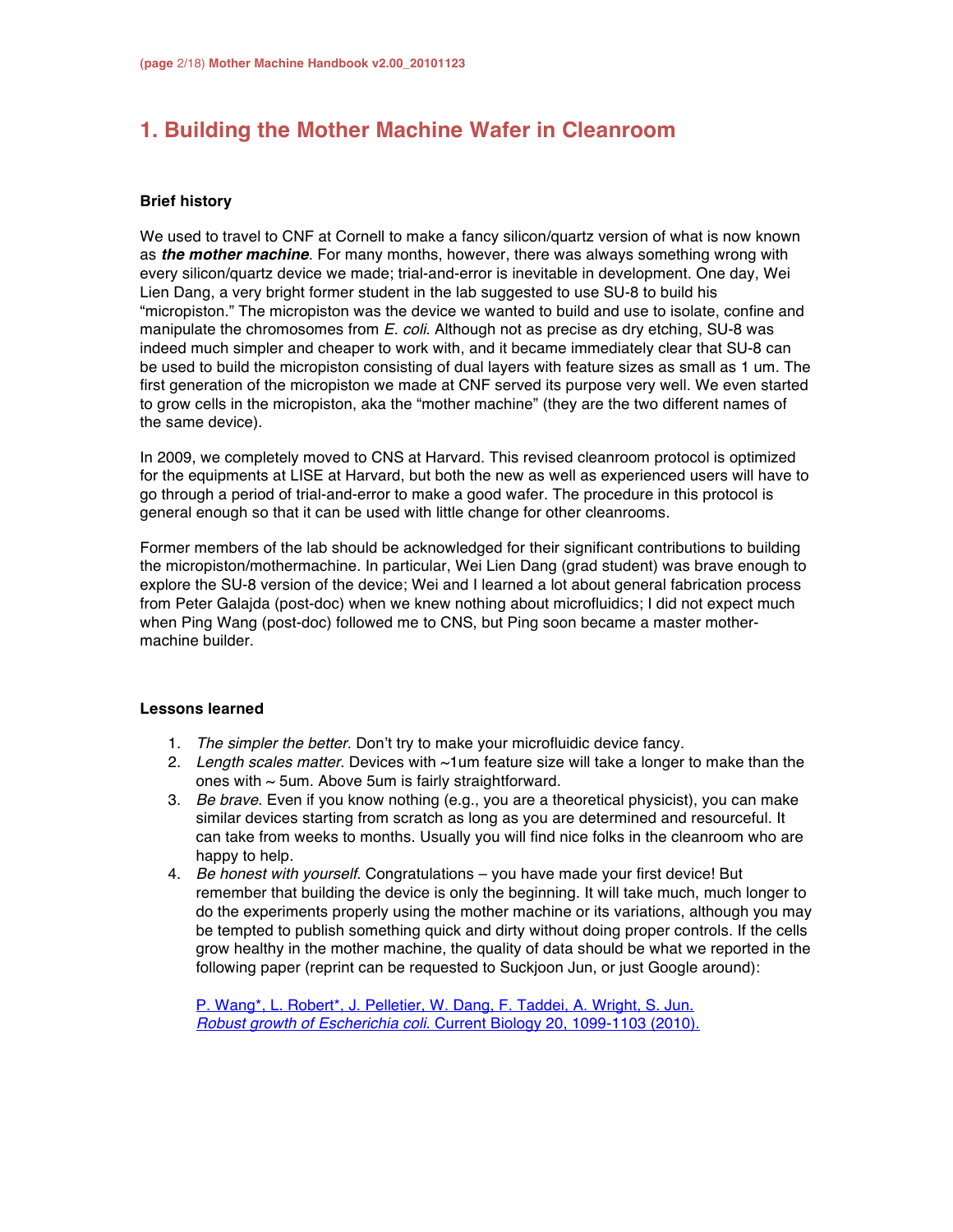#### **Summary**

The SU-8 mother machine mold is made in the following three main steps: (1) Metal deposition to print the alignment marks on the Si wafer. (2) Building the growth channels. (3) Building the main trench channels. Each step requires a specific mask, and L-EDIT file of the mask design can be obtained from us (see above).

### **Preparation**

- 1. Clean Si wafer with Piranha solution (conditionally essential depending on the situation)
- 2. Bake at 150 C for 10 minutes (this is to dehydrate the substrate)

### **Printing the alignment marks**

Part I: spincoat the wafer with photoresist and expose to prepare the alignment marks for metal deposition.

Spin-coater setting: (ramp) 100rpm/s  $\rightarrow$  (spin) 500 rpm for 5 seconds  $\rightarrow$  (ramp) 300rpm/s  $\rightarrow$ (spin) 3000 rpm for 30 seconds.

- 3. Spin MPHP or P20 primer to enhance adhesion; let it sit for 10sec and then spin it off.
- 4. Spin S1813 (1.3  $\mu$ m 1.5  $\mu$ m) photoresist at 3000 rpm for 30 seconds.
- 5. Soft bake at 115C for 2 minutes (this is to dehydrate the substrate).
- 6. Use the alignment-mark mask and expose wafer for 4.3 seconds at H-line power = 23.4 mW/cm2. (Note: the UV line power changes over time. Check the up-to-date information posted in the cleanroom and adjust the exposure time to match the dosage. The same advice applies to all UV exposure steps below.)
- 7. Prepare two containers, one filled with CD-30 developer (300 MIF ok too) and the other with DI water. Develop for 1 minute in CD-30 developer and transfer the wafer to water. Repeat if necessary. Then, wash with DI water and dry it with nitrogen gun.

Part II: actual metal deposition for the alignment marks

- 8. Deposit copper with target thickness 300 nm.
- 9. Strip photoresist + copper by sonicating the wafer in acetone for 10-20 minutes, followed by 10 seconds in methanol, followed by another 10 seconds in IPA. Wash with DI water with nitrogen gun. You should see sharp, shiny copper alignment marks on the Si wafer. Visual check to make sure the rest of the wafer surface is copper free.

### **Building the growth channels**

Spin-coater setting: (ramp) 100rpm/s  $\rightarrow$  (spin) 500 rpm for 5 seconds  $\rightarrow$  (ramp) 300rpm/s  $\rightarrow$ (spin) 3000 rpm for 30 seconds.

- 10. If necessary, clean the wafer as follows: Sonicate in acetone for 5 minutes  $\rightarrow$  methanol for 10 seconds  $\rightarrow$  IPA for 10 seconds  $\rightarrow$  wash with DI water and dry with nitrogen gun  $\rightarrow$ bake at 200C for 5 minutes to dehydrate.
- 11. (base layer) Spin SU-8 2000.5 (Note: Baselayer made with SU-8 2002 is more durable but there may be an edge buildup that makes the wafer/mask contact less than ideal upon UV exposure.)
- 12. (important) Soft bake: 65C for 1 minute  $\rightarrow$  95C for 1 minute  $\rightarrow$  65C for 1 minute.
- 13. Flood expose for 5 seconds at I-line power = 8.8 mW/cm<sup>2</sup>.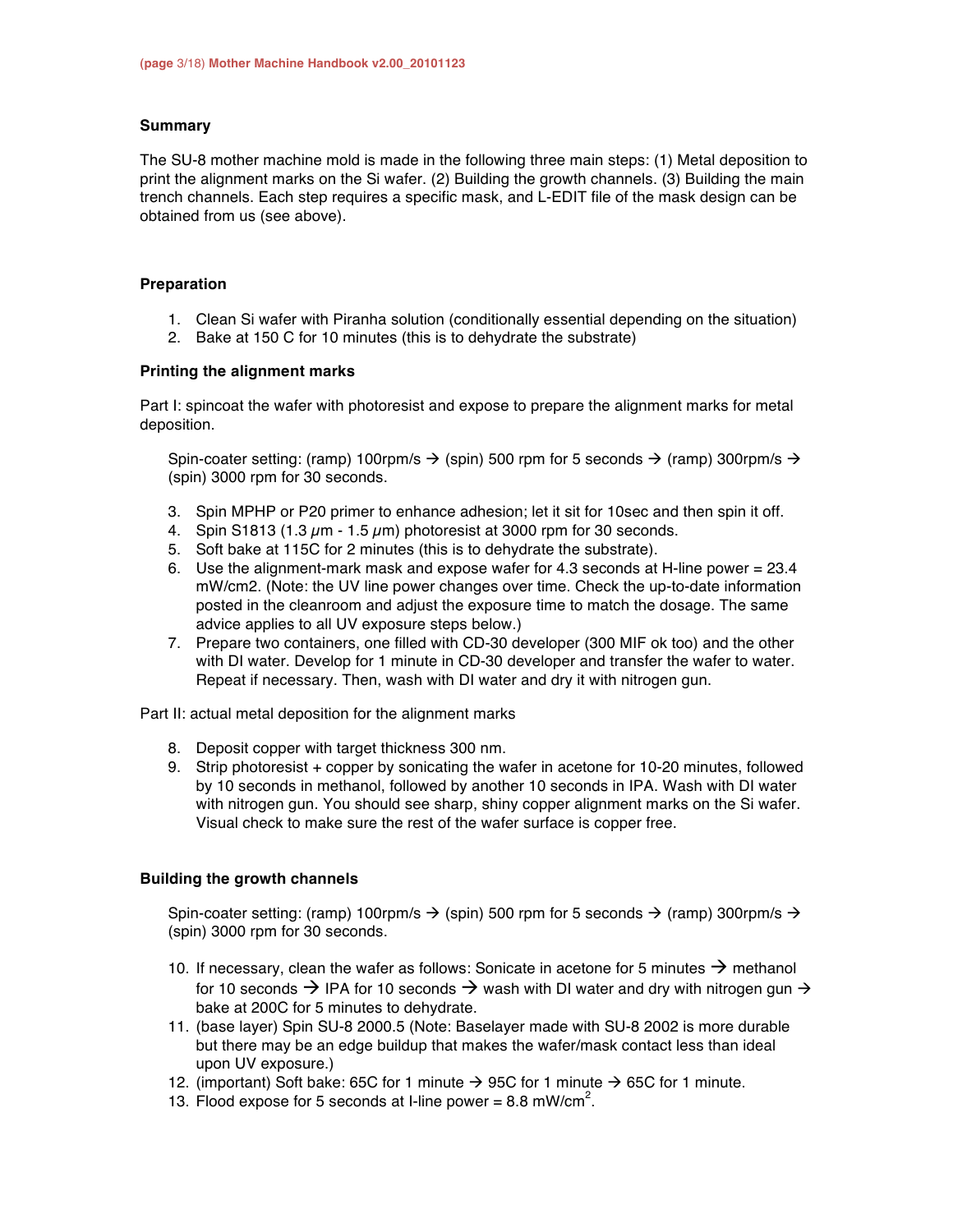- 14. Post-exposure bake: 65C for 1 minute  $\rightarrow$  95C for 1 minute  $\rightarrow$  65C for 1 minute.
- 15. Spin SU-8 mixture appropriate for growth channels. For instance, we mix SU-8 2001 and SU-8 2002, where mixing ratio depends on the thickness we want to achieve. It will take some trial-and-error to achieve your ideal thickness.
- 16. (important) Soft bake: 65C for 1 minute  $\rightarrow$  95C for 3 minutes  $\rightarrow$  65C for 1 minute.
- 17. Use the growth-channel mask and expose the growth channel features; use 3 cycles for 4.7 seconds for each cycle at I-line power = 8.8 mW /cm<sup>2</sup> with long-pass UV filter. This step may require considerable trial-and-error.
- 18. (important) Post-exposure bake: 65C for 1 minute  $\rightarrow$  95C for 3 minutes  $\rightarrow$  65C for 1 minute.
- 19. Develop in SU-8 developer for 1 minute, followed by IPA for 10 seconds. Wash with DI water and dry with nitrogen.
- 20. Measure the dimension of the growth channels, especially their thickness.

#### **Building the main trench**

Spin-coater setting: (ramp) 100 rpm/s  $\rightarrow$  (spin) 500 rpm for 5 seconds  $\rightarrow$  (ramp) 200 rpm/s  $\rightarrow$ (spin) 1500 rpm for 60 seconds.

- 21. Spin SU-8 2015 resist.
- 22. Soft bake: increase the temperature very slowly (10-30 minutes) from 65C to 95C; and then, decrease slowly to room temperature.
- 23. (edge removal)

(a) Prepare a 5ml syringe filled with SU-8 developer (PGMEA) with a thin needle (eg, gauge 27). Set the spin-coater as follows: ramp at 100 rpm/s  $\rightarrow$  500 rpm for 20 seconds  $\rightarrow$  ramp up 1000 rpm/s  $\rightarrow$  3000 rpm for 30 seconds.

(b) Spin the wafer. As soon as the speed reaches 500 rpm, bring the tip of the needle close to the edge of the spinning wafer, and eject PGMEA so that SU-8 is stripped exposing about < 5mm Si surface at the edge of the wafer. Continue for the entire 20 seconds at 500 rpm.

(c) As the speed ramps up, PGMEA on the Si wafer will dry fast because of centrifugal force.

- 24. Use the main-trench mask and expose the deep channel features; use 7 cycles for 6 seconds for each cycle at I-line power = 8.8 mW /cm<sup>2</sup> with long-pass UV filter. Again, this step may require considerable trial-and-error.
- 25. Post-exposure bake: 65C for 1 minute  $\rightarrow$  95C for 5 minutes  $\rightarrow$  65C for 1 minute
- 26. Develop in SU-8 developer for 5-10 minutes, followed by IPA for 10 seconds. Wash with DI water and dry with nitrogen.
- 27. Hard bake: 65C for 1 minute  $\rightarrow$  95C for 1 minute  $\rightarrow$  150C for 5 minutes  $\rightarrow$  95C for 1 minute  $\rightarrow$  65C for 1 minute.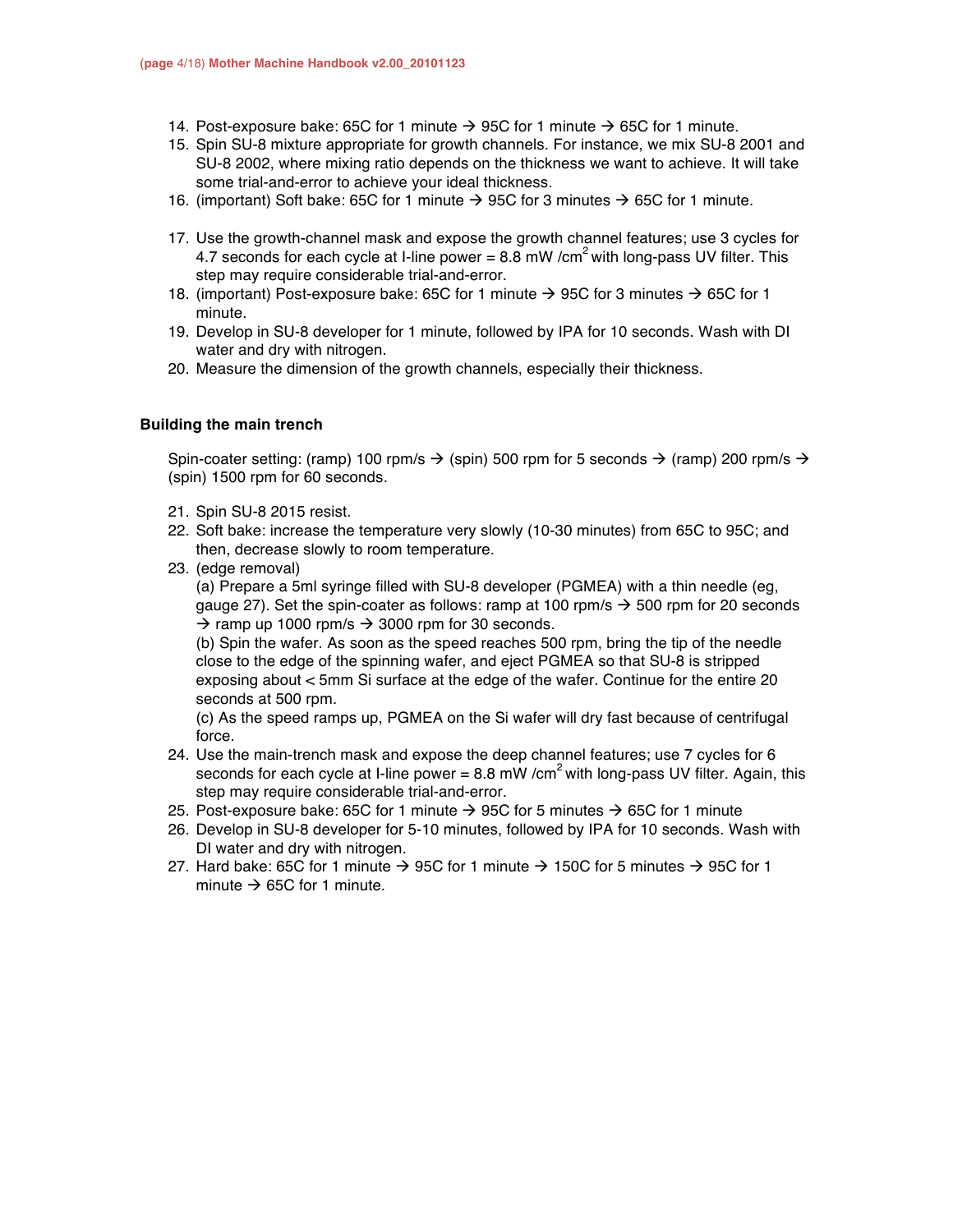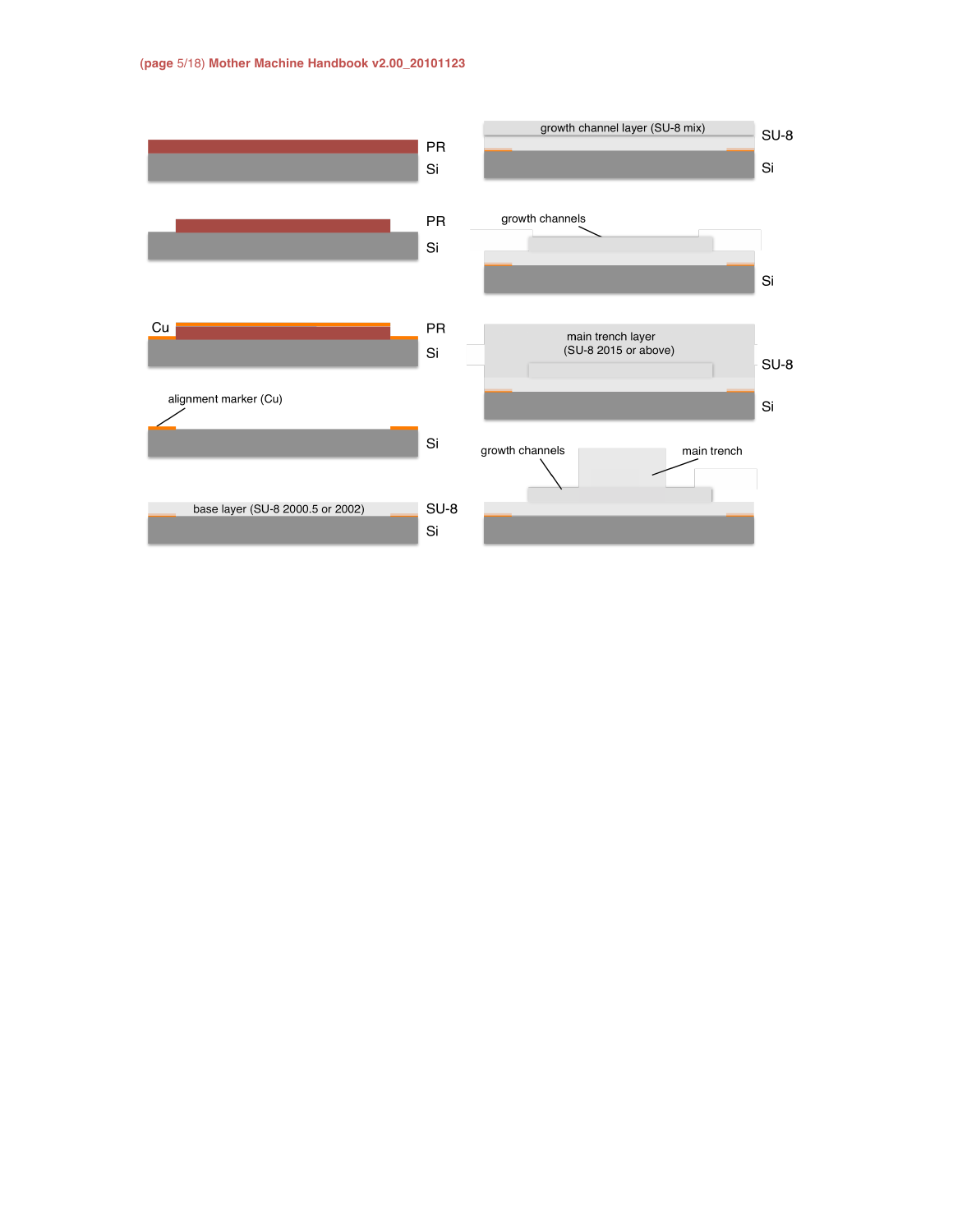Joe Levine, a very bright and hardworking graduate student from Elowitz Lab at Caltech, visited us in 2010 to learn how to make/use the mother machine. Joe wrote a detailed and thorough protocol when he was with us, and here we include it with his permission. The protocol will be very helpful especially for those who have no prior experience in PDMS-based microfluidics.

Thanks to James Pelletier (undergrad in Jun lab), we also have a video companion to the protocol. See:

http://www.youtube.com/watch?v=RGfb9XU5Oow

and

http://www.youtube.com/user/JunLabHarvard?feature=mhum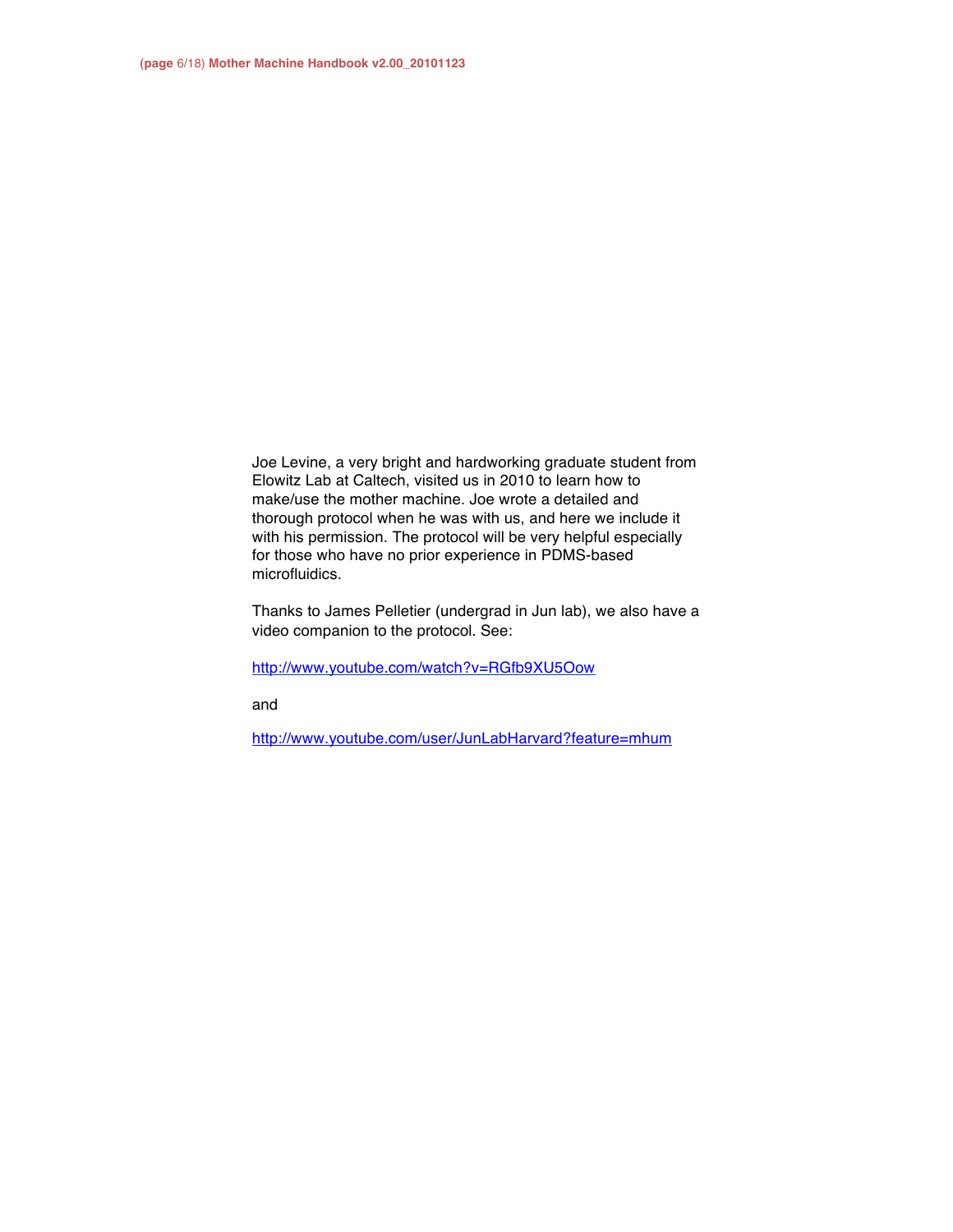## **Making Mother Machines: From Molds to Microscopy**

Joe Levine jlevine@caltech.edu

These notes describe how to create PDMS 'mother machine' devices from wafer molds and prepare them for use in microscopy. The overall work flow requires two days plus an overnight to make and treat the devices. Preparing the finished devices for use in a microscopy assay takes  $\frac{1}{2}$  -  $\frac{3}{4}$  of a day and ends with movie set up.

### **Workflow Summary**

Day 1: Pour uncured PDMS onto a wafer mold and cure overnight. ( $\sim$ 1-2 hrs + O/N).

Day 2: Remove PDMS device layer from wafer, cut out individual devices, and chemically treat them to remove residual uncured PDMS ( $\sim$  8 hrs + O/N).

Day 3: Plasma clean devices and bond them to a glass coverslip for microscopy, passivate the internal surfaces to protect the cells, load cells into channels ( $\sim \frac{1}{2}$  day total). Finally, set up device for microscopy, and start movie.

You can separate these days if necessary. For example, cured devices can be removed from molds and stored covered at room temperature for many days. Chemically treated devices can be left covered at room temperature probably for about a month.

A few general precautions are essential. First, many protocol steps involve manual manipulations that should be done carefully to minimize damaging the devices or the mold. Damage to a device or improper device assembly, especially at late stages, is difficult to recover from. The silicon/SU-8 wafer molds also need to be handled with extreme care, since the patterned molds can be easily damaged and the wafers are extremely difficult and time consuming to replace.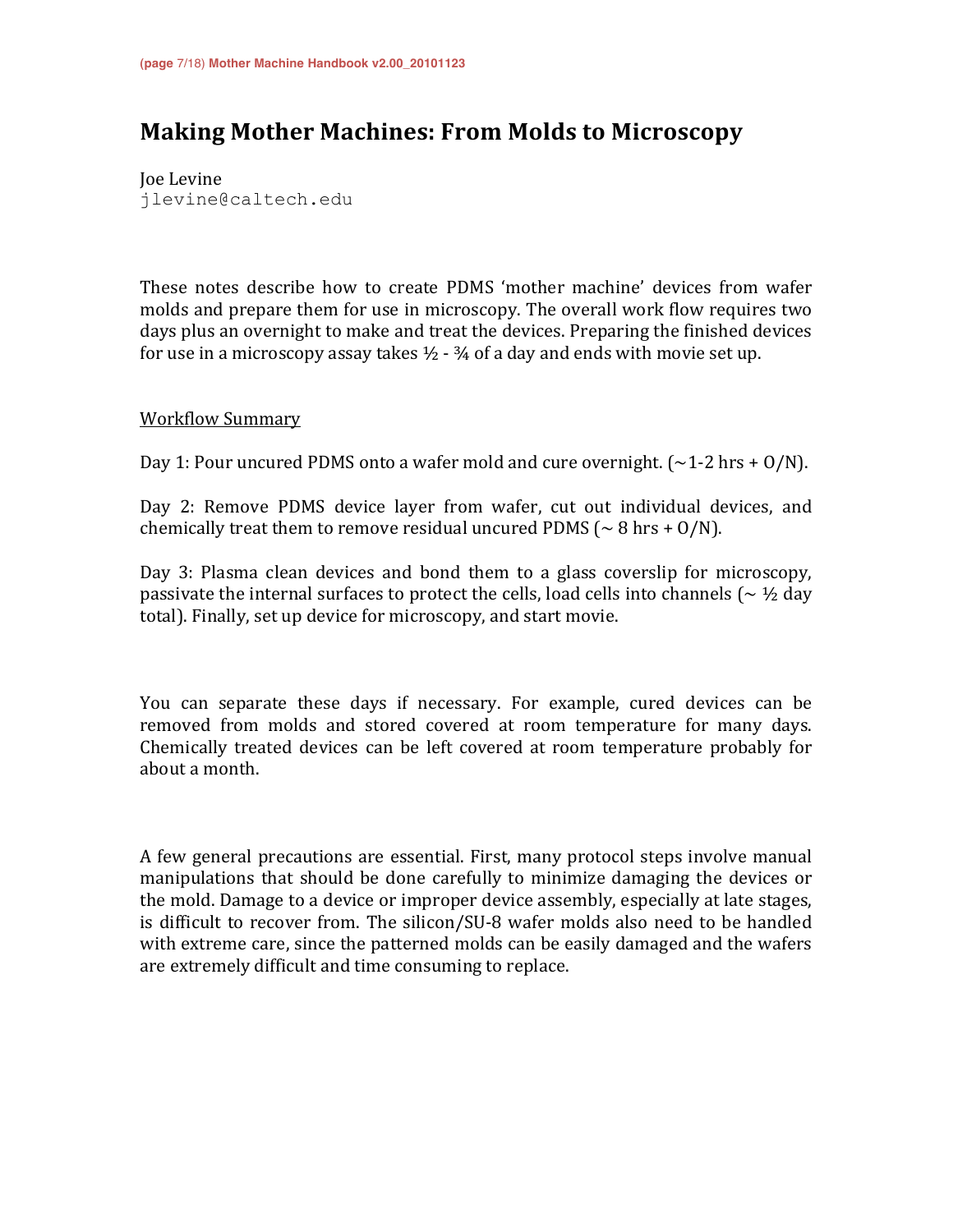## **Abbreviated'Directions**

### **Day'1**:!**Preparing'PDMS'devices**

- 1. Prepare one petri dish for each wafer to be used, and line with smooth, flat heavy duty aluminum foil. Place wafer in dish, blow off any dust, and cover.
- 2. Mix 10g total volume of PDMS + linker (10:1 ratio) for each device (9.0g PDMS, 0.9g linker) for 10 minutes, and degas.
- 3. Pour degassed PDMS + linker onto device in wafer, being careful to both cover the entire wafer and to not spill.
- 4. Cover petri dish containing wafer and place at 65C to cure overnight.

## Day 2: Removing Devices from Wafer, and Chemical Treatment.

- 1. Remove petri dish with wafer and cured PDMS from 65C.
- 2. Carefully peel cured PDMS device layer from the wafer, treating the mask surface gently. Keep cured device layers in original petris dishes  $w/o$  foil.
- 3. Cut out individual devices punch small hole in corner for drying.
- 4. Wash and stir devices for 2 hrs once in pentane.
- 5. Wash and stir devices for 2 hrs in acetone, 3X. Use fresh acetone each time.
- 6. String up device and hang-dry in fume hood overnight.

## Day 3: Bonding Devices to Slides, Passivation, Loading Cells.

- 1. Prepare boiled salmon sperm & BSA mixture  $(1:4)$ , 10ul total for each device.
- 2. For each device that will be prepared, cut out a thick PDMS mounting block.
- 3. Plasma clean top side of PDMS devices and PDMS mounting blocks for 4 seconds. Join together and allow them to bond at 65C for 10 minutes.
- 4. Plasma clean bottom/feature side of PDMS devices for 4 seconds. Plasma clean glass imaging slide for 10 seconds. Join together and allow them to bond at 65C for 10 minutes.
- 5. Inject 10ul salmon-sperm/BSA passivating mixture into device inlet until it flushes through and emerges from outlet.
- 6. Place uncovered devices at 37C for at least 1 hr to passivate.
- 7. Spin down the bacterial culture you want to image and concentrate it heavily (e.g. concentrate E. coli OD 0.2 culture 1:50). Inject concentrated cells into passivated device inlet.
- 8. Place devices + cells at 37C for at least 1 hr to allow cells to load into growth channels.
- 9. Prepare growth media for experiment in microfluidic pump, with BSA.
- 10. Connect pumped media to device inlet and waste tube to device outlet. Flush cells out of main trench.
- 11. Set desired pumping speed for experiment, prepare microscopy setup, and start time-lapse experiment.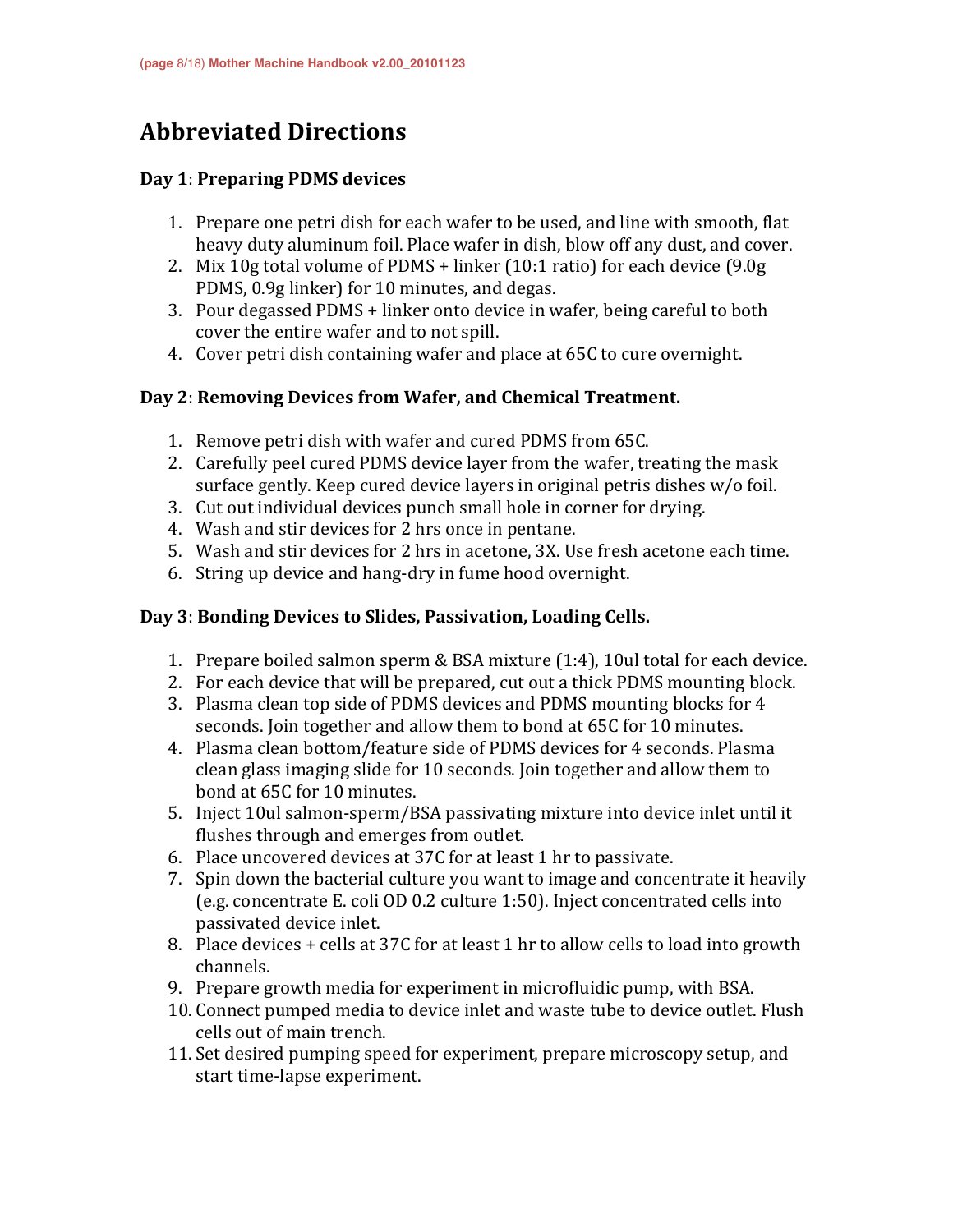## Day 1: Preparing PDMS for forming devices.

- 1. Glove up.
- 2. Prepare one large petri dish  $(150x15mm, VWR$  #25384-326) for each individual wafer used. Cover the bottom and sides of the petri dish with heavy duty aluminum foil and thoroughly smooth it with a fiber free cloth (e.g. VWR Spec-Wipe  $#21913-211$ ) The foil catches any uncured PDMS that spills later during pouring and curing, and must be flat and smooth so as to not tilt the wafer and spill the PDMS, or allow any spilled PDMS to flow under the wafer.
- 3. Carefully remove the wafers you want to use, one at a time, and place them each patterned side up in an individual petri dish.
- 4. Blow air or N2 over the wafer, petri dish, and aluminum foil to remove dust. Be careful to prevent air from blowing under the dish and making it fly away. Cover the dish when finished.
- 5. Mix the PDMS and and linker together (Sylgard 184 silicone elastomer kit, 3097358-1004) in a small aluminum dish (e.g. VWR 57mm aluminum dish #25433-010). Use  $\sim$ 10g total per wafer, 9.0g of PDMS and 0.9g of linker.  $\sim$ 10% error is tolerable. This amount gives a good device thickness on a 4" wafer. Mix PDMS and linker together for  $\sim$  10 minutes until it looks milky and bubbly.
- 6. Degas the PDMS/linker mixture in a vacuum dessicator.
	- a. Place the PDMS/linker mixture, still in the Al dish, into a vacuum dessicator!and!securely!close!the!lid.!(**See'Illustration**)
	- b. Pump down the dessicator with a vacuum source.
	- c. As gas escapes the PDMS bulk it will form bubbles on the surface. Periodically disturbing the vacuum with a brief influx of air will break these bubbles, accelerating degassing and reducing spillage.
	- d. Degassing is complete when the PDMS/linker mixture is completely clear and bubble free. This can take  $\sim$  20 minutes.
	- e. Remove the degassed mixture from the dessicator.
- 7. Back at the bench, center the wafer in the petri-dish. This will help later in case of PDMS/linker overflow.
- 8. Pour PDMS/linker mixture onto wafer.
	- a. Pour the mixture onto the wafer center and spiral it outwards to eventually cover maybe  $\frac{1}{2}$  the surface area.
	- b. Pour at a medium speed close to the wafer. Pouring too fast risks uneven converage, while drizzling adds unwanted bubbles. An  $\sim$ 1 cm width stream is about right.
- 9. Tip/tilt the petri dish to spread the entire PDMS/linker mixture and coat the wafer evenly and completely. This should be done **carefully** to avoid spilling.
	- a. The goal is to coax the mixture edge right up to the edges of the wafer.
	- b. PDMS is quite viscous and can build up enough momentum to spill.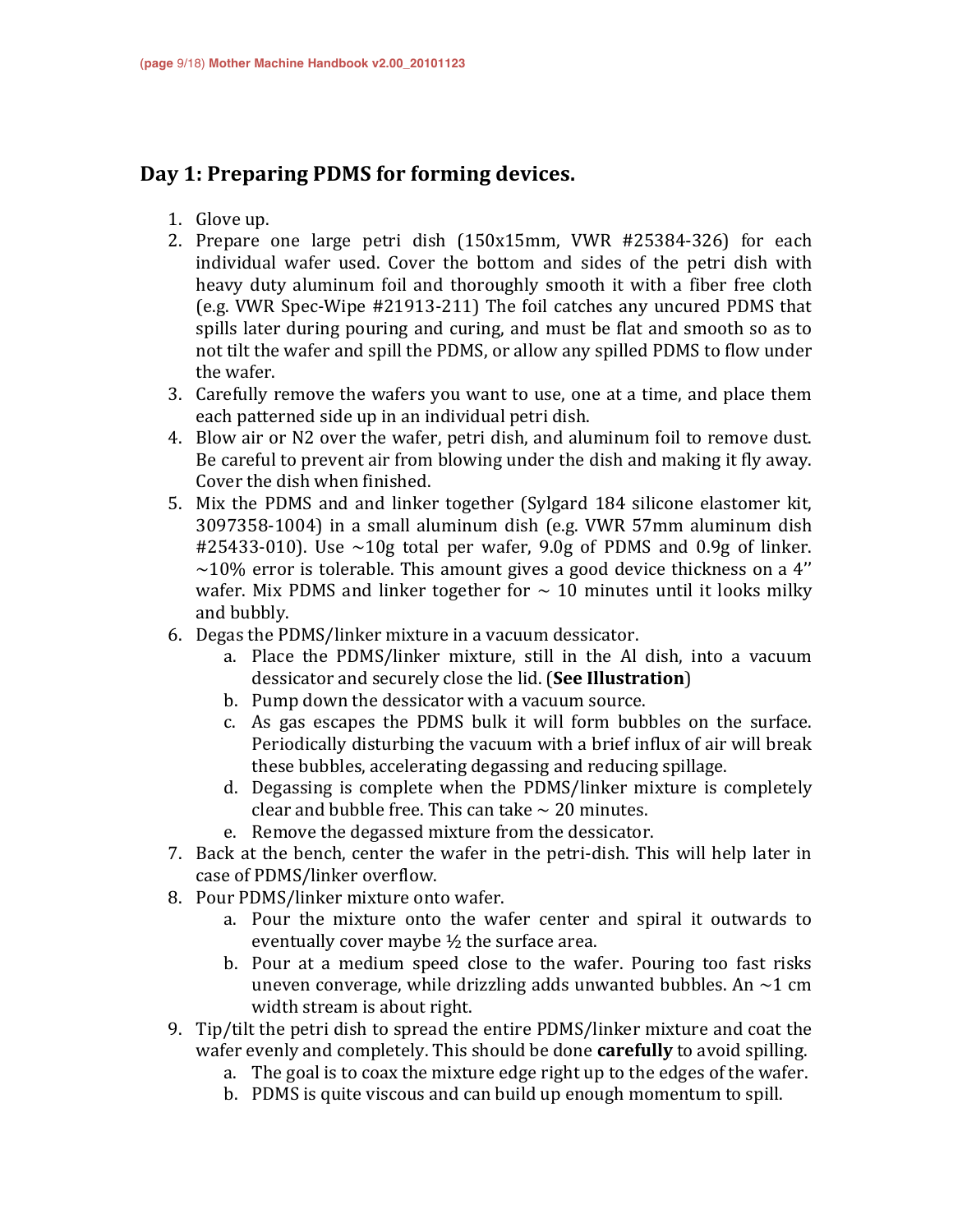- c. When the mixture edge is close to the wafer edge, tip/tilt in little pulses to controllably move the mixture edge front.
- d. If the mixture does not cover the wafer, it will be difficult to separate from the wafer after curing without damaging the wafer surface.
- e. If the mixture runs over the wafer edge, the surface tension holding the mixture on the wafer will be broken and it will run off during curing, leading to excessively thin devices.
- 10. A few small bubbles may remain in the PDMS/linker top layer after coating. If so place the covered petri dish with PDMS/wafer  $@$  4C for 10-20 minutes. This should degas the remaining few bubbles. The very last few can be puctured with clean Aluminum foil.
- 11. Place PDMS/wafer in the covered petri dish in a 65C oven/incubator to cure overnight. Make sure the wafer rests on a flat level surface to prevent the PDMS mixture from spilling, since it loses its viscosity at 65C.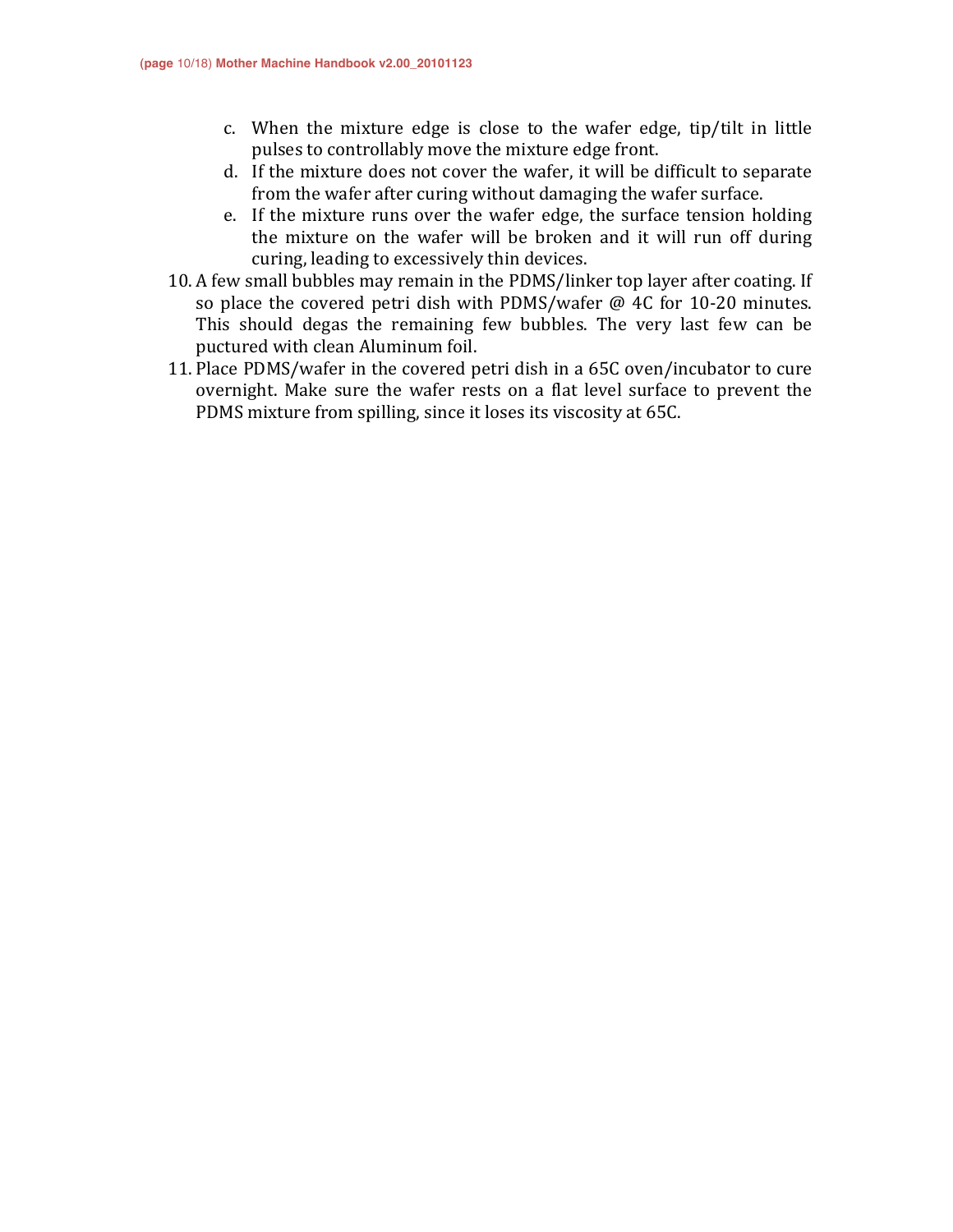## Day 1: Preparing the PDMS blocks to hold microfluidic tubes.

These blocks are prepared identically to the PDMS/linker for the devices, except the mixture is prepared in a larger volume and cured for two nights.

- 1. Mix 42g of PDMS and 4.2g of linker in a standard sized Petri dish (e.g. for normal bacterial work).
- 2. Stir for **30 minutes**.
- 3. Degas the mixture, taking care to prevent overflow.
- 4. Place the covered petri dish in the 65C oven to cure. These thick PDMS blocks should be cured for at least 2 days to eliminate residual uncured PDMS.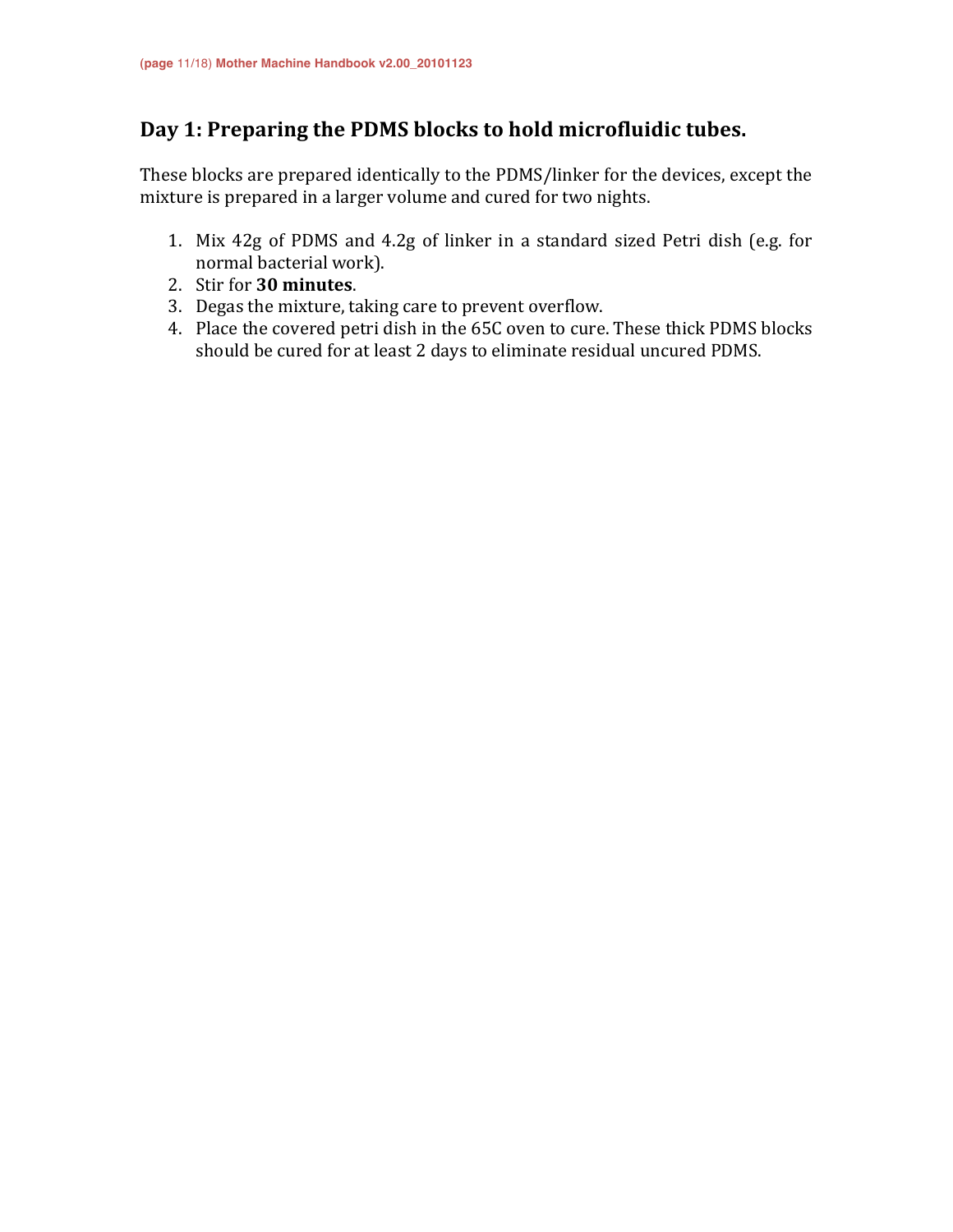## Day 2: Removing Cured PDMS devices from the wafer.

Once the PDMS device layer has cured overnight on the wafer it is removed and kept in a large covered petri dish. The wafer is then gently wiped of uncured PDMS and returned to storage. While this procedure only takes a few minutes, the detailed instructions are to help ensure no damage is done to the wafer or the cured PDMS devices.

- 1. Glove up!
- 2. Remove petri dishes with wafer / cured PDMS devices from the 65C oven.
- 3. Remove the cured PDMS layer from the wafer.
	- a. Use the tip of a sharp scalpel to gently separate the PDMS from the wafer at the wafer's edge.
	- b. Grab the separated PDMS with some tweezers, and slowly and gently peel the cured PDMS layer off of the wafer.
	- c. The peeling motion should be done along the axes of the growth channels.
- 4. Wipe any uncured PDMS from the back of the wafer off with a fiber-free wipe. Do **not** wipe the patterned side.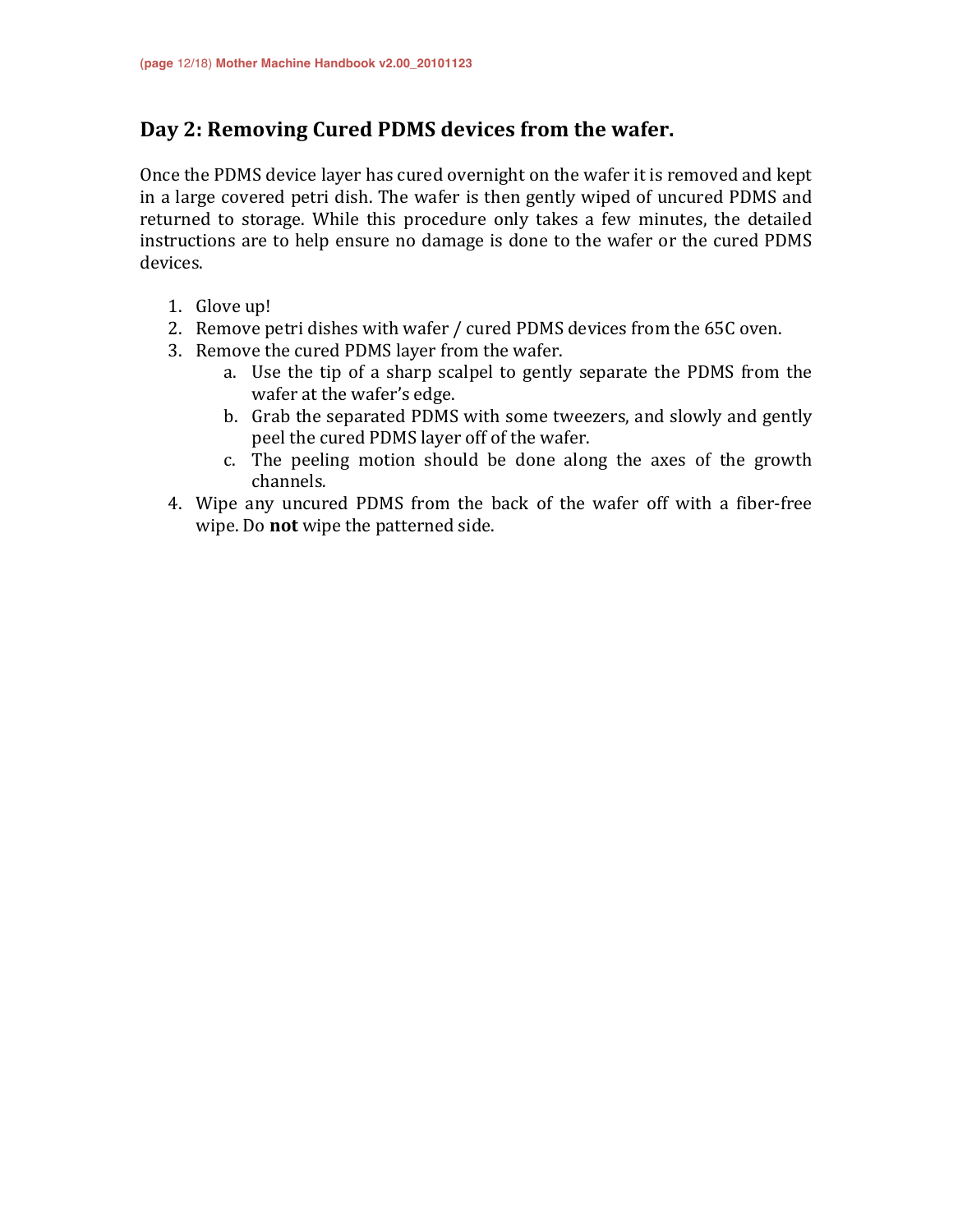## Day 2: Chemical Treatment of PDMS Devices.

Cured PDMS devices need to be chemically treated before use, to remove any residual uncured PDMS. The devices are first individually cut from the cured PDMS sheet. They are then stirred in a pentane bath, which flows into the polymer matrix and expands it, allowing uncured PDMS to dilute out. The devices then washed three times in acetone baths to remove the pentane. Finally, the acetone is air-dried off overnight. All work is done in a fume hood.

- **1.** Cut individual devices out of the PDMS layers with a scalpel. As a rule of thumb, leave about 1 cm along each side of the large channels, and maybe 5 mm or so around any fine features.
- 2. Punch a 2 mm hole in the corner of each device using a hole punch (Harris Uni-core). Keep the hole away from any device features. This hole will be used to hang devices for drying after chemical treatment.
- 3. Prepare a beaker of Pentane in a fume hood. 200 ml of pentane in a 500 ml beaker is sufficient to treat over 20 devices. Add a magnetic stir bar and stir at 1-5 rotations per second. Grab individual devices with tweezers and drop them quickly into the liquid. Try not to partially submerge them for prolonged periods, to prevent deformation. Cover the beaker tightly with foil to keep the pentane from evaporating. Let the devices stir and wash for at least 2 hours. Make sure all devices mix and none stick to the beaker wall.
- 4. Once pentane wash is done, prepare a fresh beaker of acetone (same size beaker and same volume acetone as pentane). Use tweezers to gently pick individual devices out of the pentane and transfer them quickly to the acetone. Also transfer the stir bar. Once all transfers are complete, cover the beaker tightly with foil to prevent acetone evaporation, and set stirring for  $\sim$ 1-5 rotations per second, and let the devices stir and wash for 2 hours.
- 5. Repeat the acetone wash two more times in fresh acetone.
- 6. After the  $3<sup>rd</sup>$  and final acetone wash, prepare a thread drying line in the fume hood. The devices will hang dry on this overnight.
- 7. Remove the devices from the acetone, and string them up on the drying line using the punched holes. Make sure the devices do not touch each other.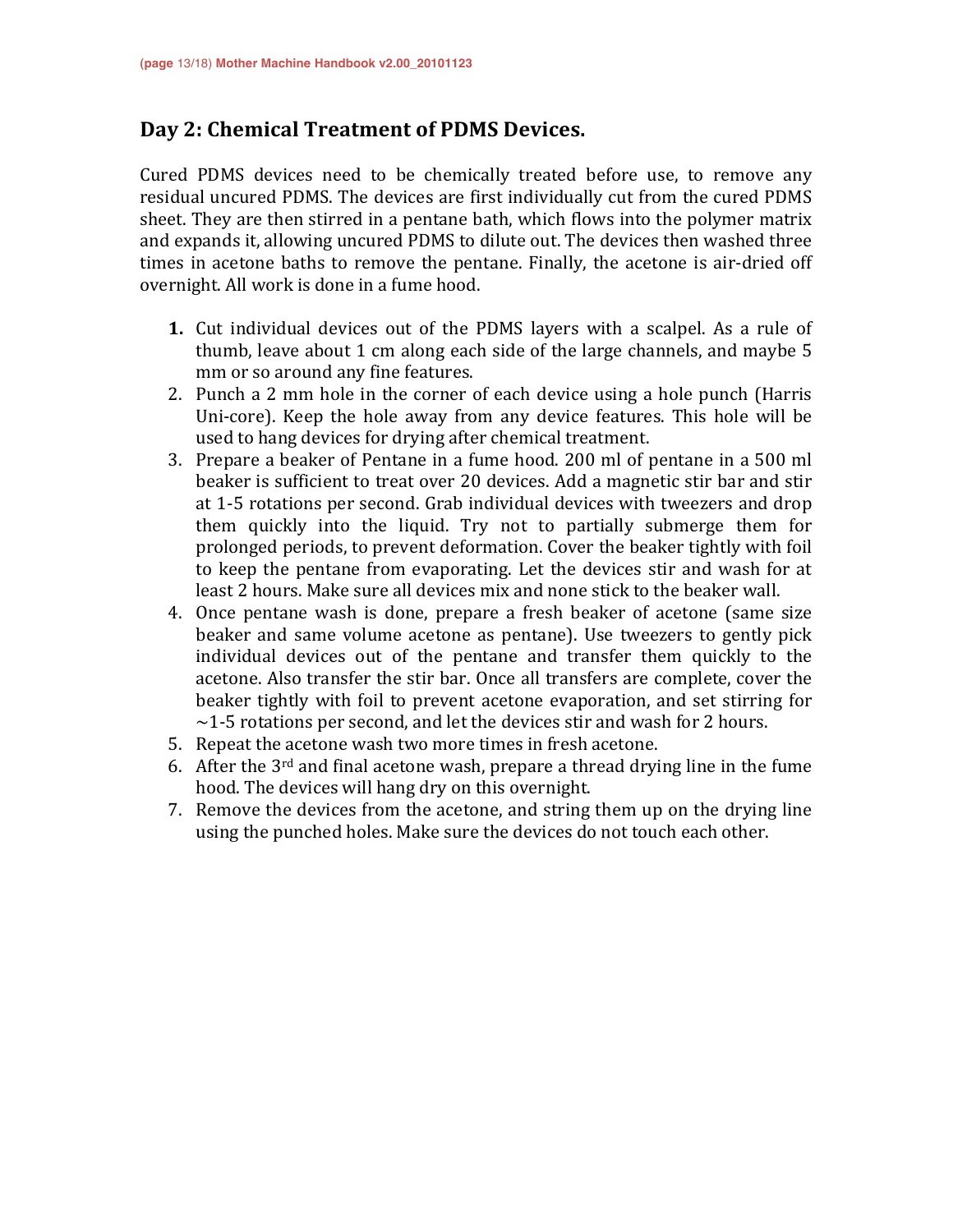## Day 3: Plasma cleaning and device assembly.

In this step, we assemble the full device onto a glass surface for imaging. The final assembly consists of the device, a thick PDMS block in which to mount fluid tubes, and a glass slide. **See illustration**. The assembly procedure requires plasma cleaning the various device surfaces before bonding them. At the end, the device is passivated with a mixture of BSA and Salmon Sperm to coat the PDMS surfaces and prevent them from killing the cells.

Note on device orientation: If small letters and numbers are readable when looking at the device, you at facing the non-featured side, and the side away from you contains the features.

- 1. Glove Up!
- 2. Prepare BSA/Salmon-Sperm passivation buffer to be used later.
	- a. Defrost BSA  $(10mg/ml$  stock solution) and Salmon-Sperm  $(10mg/ml)$ stock solution). Passivation buffer is 3 parts BSA to 1 part Salmon-Sperm. You need 10ul of buffer per device: 7.5ul of BSA and 2.5ul of Salmon-Sperm. You will also need to add buffer to 1:100 to the media you use during the experiment, e.g. 10ul of passivation buffer for each 1ml of media.
	- b. Boil Salmon-Sperm for 10 minutes to denature it. Once it cools to room temperature mix it with the BSA at the appropriate ratio, and leave it at room temperature.
- 3. Select the devices for your experiment, and place them feature side down in a petri dish. The petri dish will hold the devices during plasma cleaning, and should be sized appropriately for your plasma cleaner.
- 4. Cut out PDMS mounting blocks for each device, and place them smoothest side up in the petri dish along with the devices. The blocks should be:
	- a. Large enough to not rupture when tubes are inserted
	- b. Large enough to cover all fluid inlets and outlets of the device.
- 5. Use scotch tape to clean off PDMS surfaces, removing dust and dirt.
- 6. Plasma clean the PDMS devices and mounting blocks according to your machine's protocol.
- 7. Place the mounting blocks onto the appropriate devices to cover the inlet and outlets. The smooth face of the mounting block which faced upwards during plasma cleaning should contact the top face of the device. Press the surfaces together firmly, making sure to expel any bubbles and ensuring complete contact.
- 8. Incubate the devices at 65C for 10 minutes to bond the two devices to the mounting blocks, then remove to room temperature.
- 9. Punch holes into the device and mounting blocks to create an inlet for fluidic tubing.
	- a. Turn the device upside down and place the top/mounting-block side onto a folded fiber free cloth on the bench top.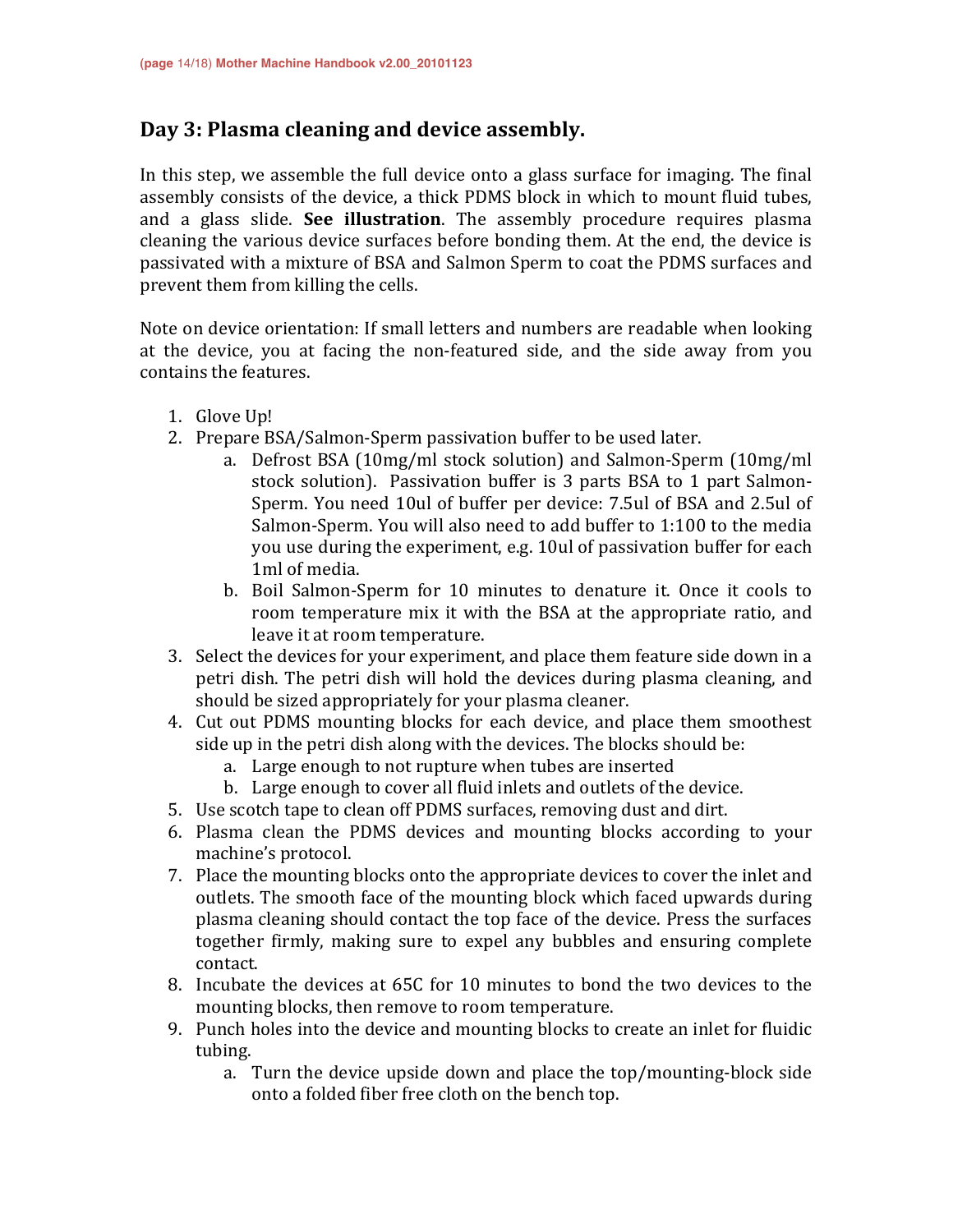- b. Punch holes through each end of the device's main trench, down all the way through the bonded PDMS mounting block, using a Harris Uni-core  $0.75$ mm punch. Lining the punch up by eye with the main trench can be a bit tricky at first. Expel the punched PDMS core using the Uni-core push button.
- 10. Plasma clean the device bottom surface and also a glass slide, to bond them.
	- a. The glass slide may have to be cleaned slightly longer than the PDMS device. This will need to be optimized for your particular set up.
	- b. Carefully lay the plasma cleaned device bottom surface onto the plasma cleaned glass surface. Laying the device down on the glass like one lays carpet onto a rug helps minimize bubbles.
	- c. Gently tap away any bubbles with blunt tweezers.
- 11. Incubate the joined device/glass at 65C for 10 minutes to bond them. Then remove the devices from the incubator/oven.
- 12. Inject passivation buffer into the device to passivate interior surfaces.
	- a. Take up 10ul of passivation buffer into a standard 10ul pipette tip.
	- b. Insert the pipette tip  $+$  buffer into one of the holes in the PDMS mounting block.
	- c. Plunge the pipette down to the first stop and hold it.
	- d. Passivation buffer should slowly flow through the mounting block hole into the device, eventually emerging from the other holes in the mounting block. This process may take up to a few minutes.
	- e. **No leaks should occur**. If a device springs a leak at this point it should be discarded.
	- f. Once fluid starts to emerge from all other mounting block holes, gently withdraw the pipette tip from the mounting block (with pipette still plunged). No air bubbles should have crept into the mounting block channels.
	- g. Seal the mounting block inlets and outlets with masking tape
	- h. Place the device at 37C, uncovered, for at least one hour, to allow the passivation buffer to be drawn into the growth channels via evaporation.
- 13. Load cells into the device.
	- a. Cells should be concentrated to an extremely high density before loading. For example, E. coli grown in rich media are taken at  $OD600 =$ 0.2 and concentrated 20-50 fold for loading. You will have to optimize the exact density for your particular experiments.
	- b. Take up 10ul of concentrated cells into a 10ul pipette tip.
	- c. Insert the pipette tip  $+$  buffer into one of the holes in the PDMS mounting block.
	- d. Plunge the pipette down to the first stop and hold it.
	- e. You should see the cloudy cell suspension slowly flow down the mounting block channel, into and along the device main trench, and finally up and out of the other mounting block channels. This process may take a few minutes.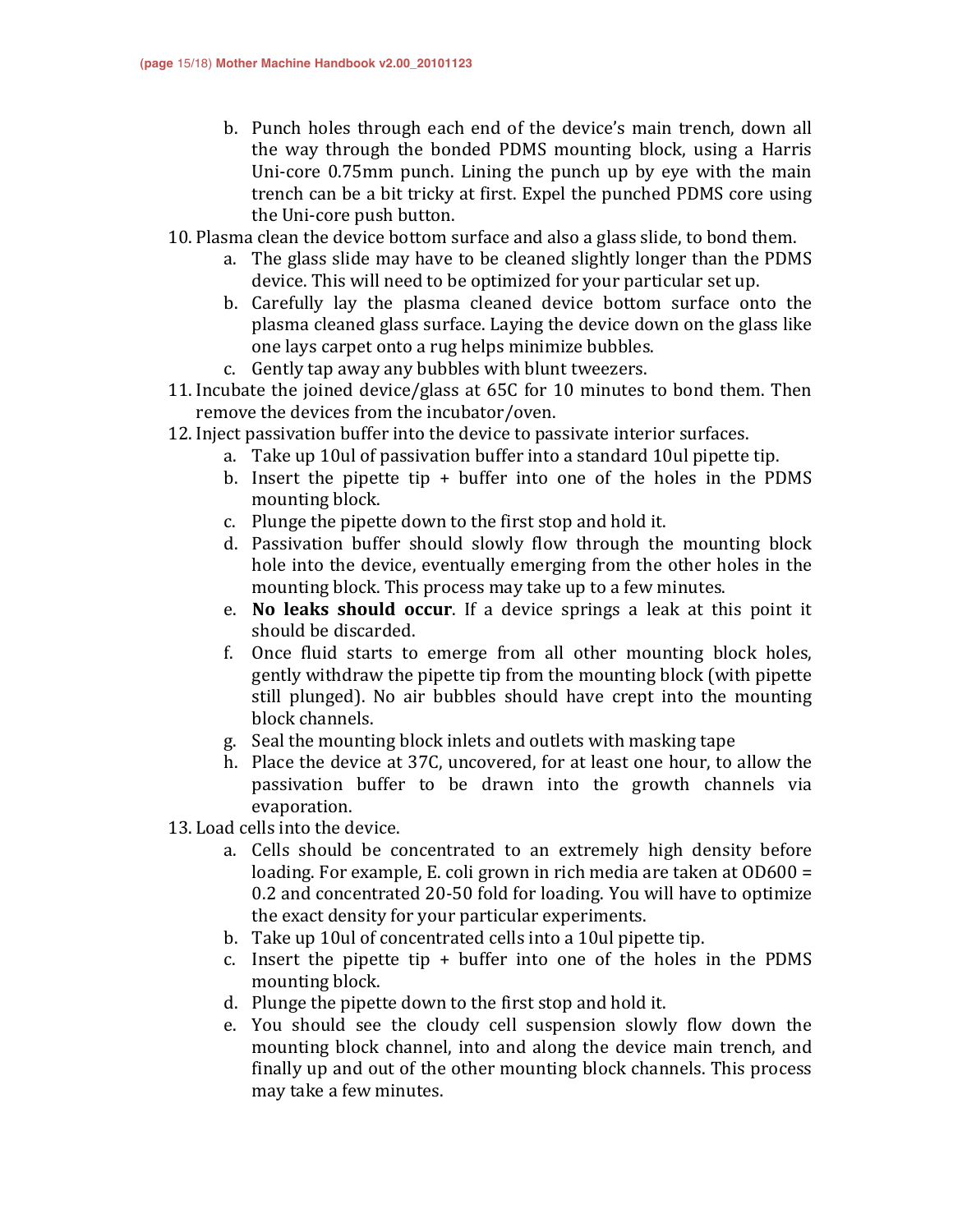- f. Carefully remove the pipette tip as before, and seal the inlets and outlet with masking tape.
- g. Place the device at 37C, uncovered, for at least one hour, to allow the cells to be drawn into the growth channels. You will have to optimize the time according to your experimental conditions. Periodically check the device with your microscope to monitor loading.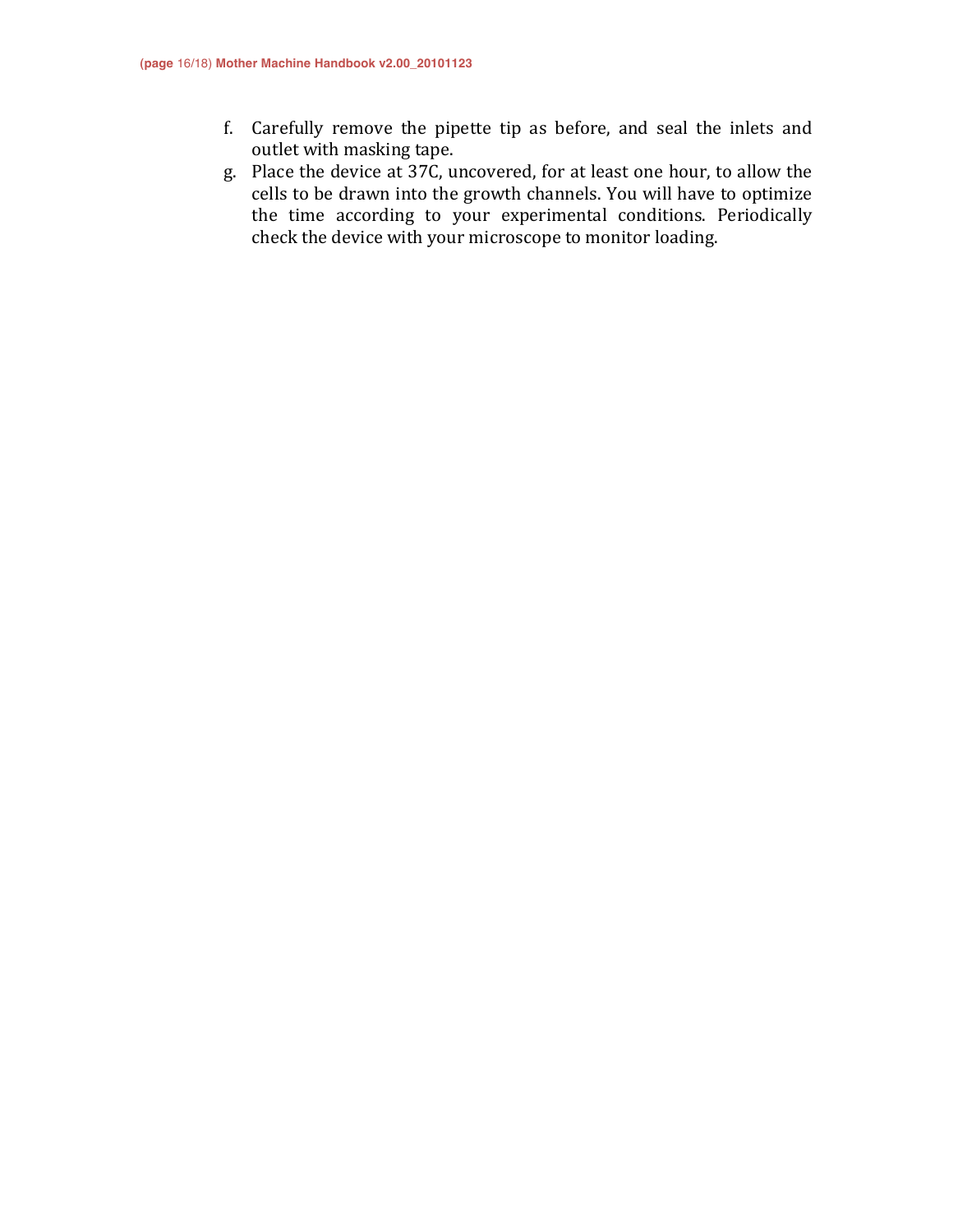## Day 3: Connecting loaded device to microfluidic pumps.

In this step, we connect the device to microfluidic pumps and mount it on the microscope for imaging. First we prepare tubing that will be used to transfer media into our device. Then, we mount the tubing into the device and begin media infusion.

- 1. Prepare tubing.
	- a. We typically use 0.023" inner diameter polyethylene tubing (Becton Dickinson Intramedic, Clay Adams 427411). Cut whatever length is necessary to reach from your media pump to your microscope stage, allowing some slack.
	- b. To interface the tubing to the PDMS device, insert a small 22 gauge blunt ended needle with luer lock interface (SmallParts, # NE-223PL-C) into the one end of the tubing. This will require some twisting/threading. Once this is inserted, bend the needle to a right angle just above the luer-lock hub, and twist off the hub. Remove any residual plastic. The small  $\sim$ 1/2" length of metal after the bend will be inserted later into the device's PDMS mounting block.
	- c. Insert another blunt ended needle into the other end of the tubing. Leave this one intact. The luer lock hub will be used to connect the tubing to the media syringe.
	- d. Prepare as many tubes as you have inlets and outlets on your device. For example, a device with one inlet and one outlet needs one tube connecting the media source to the device inlet, and one tube connecting the device outlet to a waste bottle.
	- e. The tubing can be reused many times. After each experiment, flush the tubing out generously with isopropanol and then sterile water.
- 2. Prepare growth media for experiment.
	- a. During a typical experiment we flow media through our device at a rate of 1ml/hour, although your conditions may vary. Therefore for a 24 hour experiment we would prepare perhaps 30ml of media. Make sure to add passivation buffer to your media  $(1:100)$ .
	- b. We dispense our media using 60ml syringes with a Luer-Lok tip (Becton Dickinson, #309653) pumped with a Harvard Apparatus pump.
- 3. Pump media through tubing and insert tubing into device.
	- a. Connect tubing to media filled syringe, and pump media through the tubing to displace all the air, until media is dripping from the other end of the tubing. This can be done at a pump rate of 10-20ml/hr. Displacing all the air prevents any air bubbles from entering the device, which may harm the cells.
	- b. Remove masking tape from the mounting block to expose inlets and outlets. Insert the bent metal needle end of the tubing into the inlet hole. Make sure a drop of media is suspended from the end of the